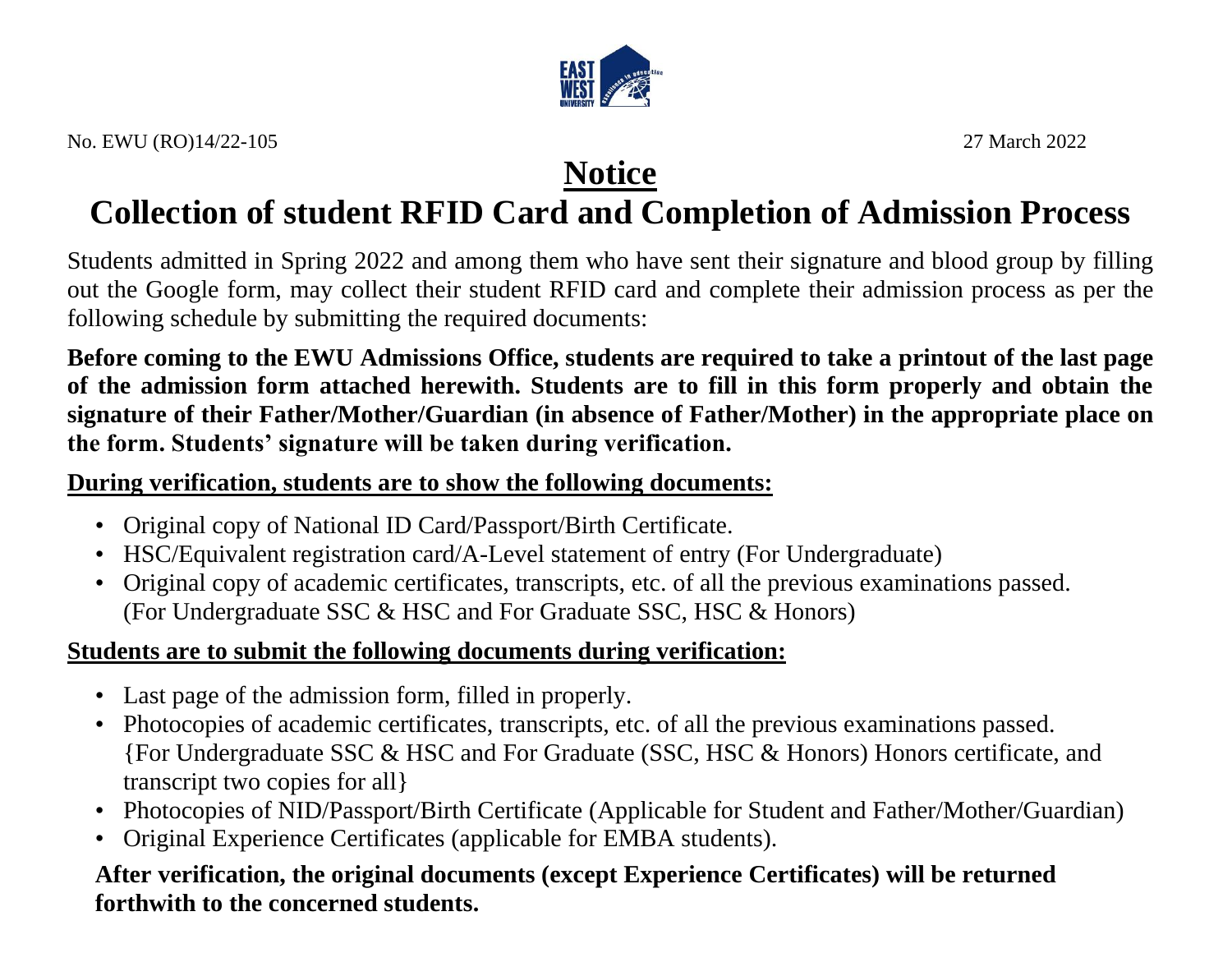| <b>Student RFID Card Distribution Schedule</b> |                     |                                      |                                                                                              |                                                     |  |  |
|------------------------------------------------|---------------------|--------------------------------------|----------------------------------------------------------------------------------------------|-----------------------------------------------------|--|--|
| Date & Days                                    | <b>Time</b>         | <b>Student ID</b>                    | <b>Programs</b>                                                                              | <b>Venue</b>                                        |  |  |
| 28 March 2022<br>(Monday)                      | 11:00 AM to 2:00 PM | 2022-1-10-002<br>To<br>2022-1-10-130 | <b>BBA</b>                                                                                   | <b>Admission Office</b><br>$1st$ Floor (Room # 201) |  |  |
| 29 March 2022<br>(Tuesday)                     | 11:00 AM to 2:00 PM | 2022-1-10-131<br>To<br>2022-1-10-260 | <b>BBA</b>                                                                                   | <b>Admission Office</b><br>$1st$ Floor (Room # 201) |  |  |
| 30 March 2022<br>(Wednesday)                   | 11:00 AM to 2:00 PM | 2022-1-10-261<br>To<br>2022-1-10-380 | <b>BBA</b>                                                                                   | <b>Admission Office</b><br>$1st$ Floor (Room # 201) |  |  |
| 31 March 2022<br>(Thursday)                    | 11:00 AM to 2:00 PM | 2022-1-10-382<br>To<br>2022-1-10-536 | <b>BBA</b>                                                                                   | <b>Admission Office</b><br>$1st$ Floor (Room # 201) |  |  |
| 01 April 2022<br>(Friday)                      | 10:00 AM to 1:00 PM | All                                  | M. Pharm, MS Applied<br>Statistics,<br>LLM, MSS ECO, MDS,<br>MA ENG, MA ELT &<br><b>EMBA</b> | <b>Admission Office</b><br>$1st$ Floor (Room # 201) |  |  |
| 02 April 2022<br>(Saturday)                    | 10:00 AM to 1:00 PM | All                                  | MBA & MS CSE                                                                                 | <b>Admission Office</b><br>$1st$ Floor (Room # 201) |  |  |
| 03 April 2022<br>(Sunday)                      | 11:00 AM to 2:00 PM | All                                  | Civil, ECO & SOC                                                                             | <b>Admission Office</b><br>$1st$ Floor (Room # 201) |  |  |
| 04 April 2022<br>(Monday)                      | 11:00 AM to 2:00 PM | 2022-1-40-001<br>To<br>2022-1-40-120 | <b>ENG</b>                                                                                   | <b>Admission Office</b><br>$1st$ Floor (Room # 201) |  |  |
| 05 April 2022<br>(Tuesday)                     | 11:00 AM to 2:00 PM | 2022-1-40-122<br>To<br>2022-1-50-015 | <b>ENG &amp; ICE</b>                                                                         | <b>Admission Office</b><br>$1st$ Floor (Room # 201) |  |  |
| 06 April 2022<br>(Wednesday)                   | 11:00 AM to 2:00 PM | 2022-1-60-002<br>To<br>2022-1-60-140 | <b>CSE</b>                                                                                   | <b>Admission Office</b><br>$1st$ Floor (Room # 201) |  |  |
| 07 April 2022<br>(Thursday)                    | 11:00 AM to 2:00 PM | 2022-1-60-131<br>To<br>2022-1-60-260 | CSE                                                                                          | <b>Admission Office</b><br>$1st$ Floor (Room # 201) |  |  |
| 10 April 2022<br>(Sunday)                      | 11:00 AM to 2:00 PM | 2022-1-60-261<br>To                  | CSE                                                                                          | <b>Admission Office</b><br>$1st$ Floor (Room # 201) |  |  |